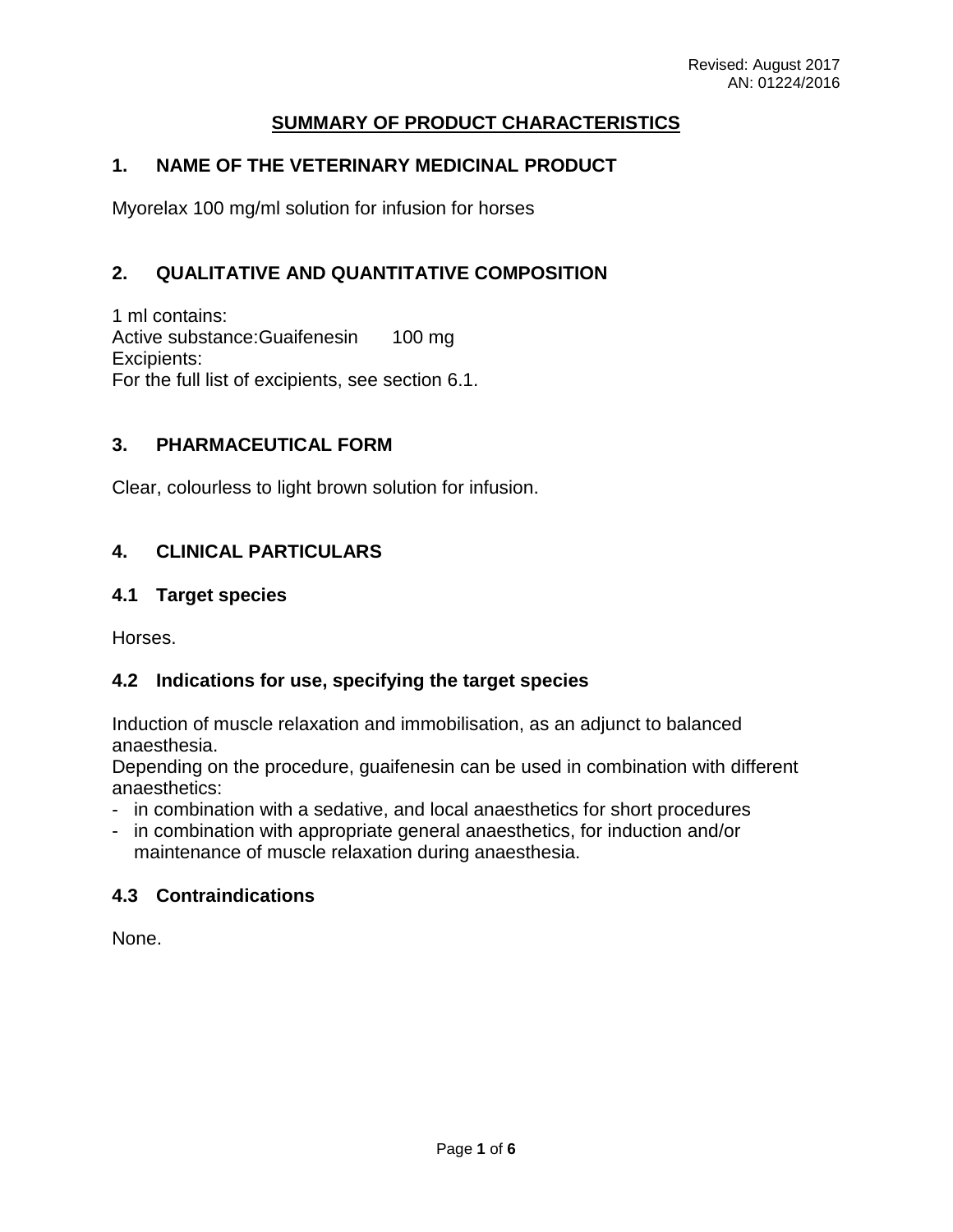## **4.4 Special warnings for each target species**

Guaifenesin should not be used alone. Animals must be properly sedated before immobilisation with the veterinary medicinal product. Adequate analgesia should always be provided for surgical and/or painful procedures.

Animals should undergo a thorough pre-anaesthetic examination before administration of the product. Except in the case of an acute emergency, feed should be withheld for 12 hours prior to anaesthesia. Water should be freely available until a short time before anaesthesia.

## **4.5 Special precautions for use**

Special precautions for use in animals

Due to the irritative effects of the solution, it should be administered strictly intravenously using a catheter. See also section 4.6.

Animals with anaemia, cardiac or respiratory problems or animals with other signs of disease should be monitored extra carefully.

Special precautions to be taken by the person administering the veterinary medicinal product to animals

People with known hypersensitivity to guaifenesin should avoid contact with the veterinary medicinal product.

Take care to avoid skin or eye contact. In case of accidental skin contact wash affected area thoroughly. If irritation occurs/persists, seek medical advice. In case of accidental eye contact flush thoroughly with clean water and seek medical advice immediately, showing the product label to the physician.

### **4.6 Adverse reactions (frequency and seriousness)**

Guaifenesin may lower arterial blood pressure.

Due to the irritative properties, use of the veterinary medicinal product may result in thrombophlebitis. To reduce the incidence of thrombophlebitis, the catheter can be flushed with heparinised saline. Extravascular reactions have been reported; the use of an intravenous catheter and a careful technique will help prevent such occurrences.

### **4.7 Use during pregnancy, lactation or lay**

Guaifenesin crosses the placenta, but no short term negative effects on the foetus were observed. The safety of the veterinary medicinal product has not been established during pregnancy or lactation. Therefore, use only according to the benefit/risk assessment by the responsible veterinarian.

### **4.8 Interaction with other medicinal products and other forms of interaction**

The action of anaesthetic agents is potentiated by guaifenesin.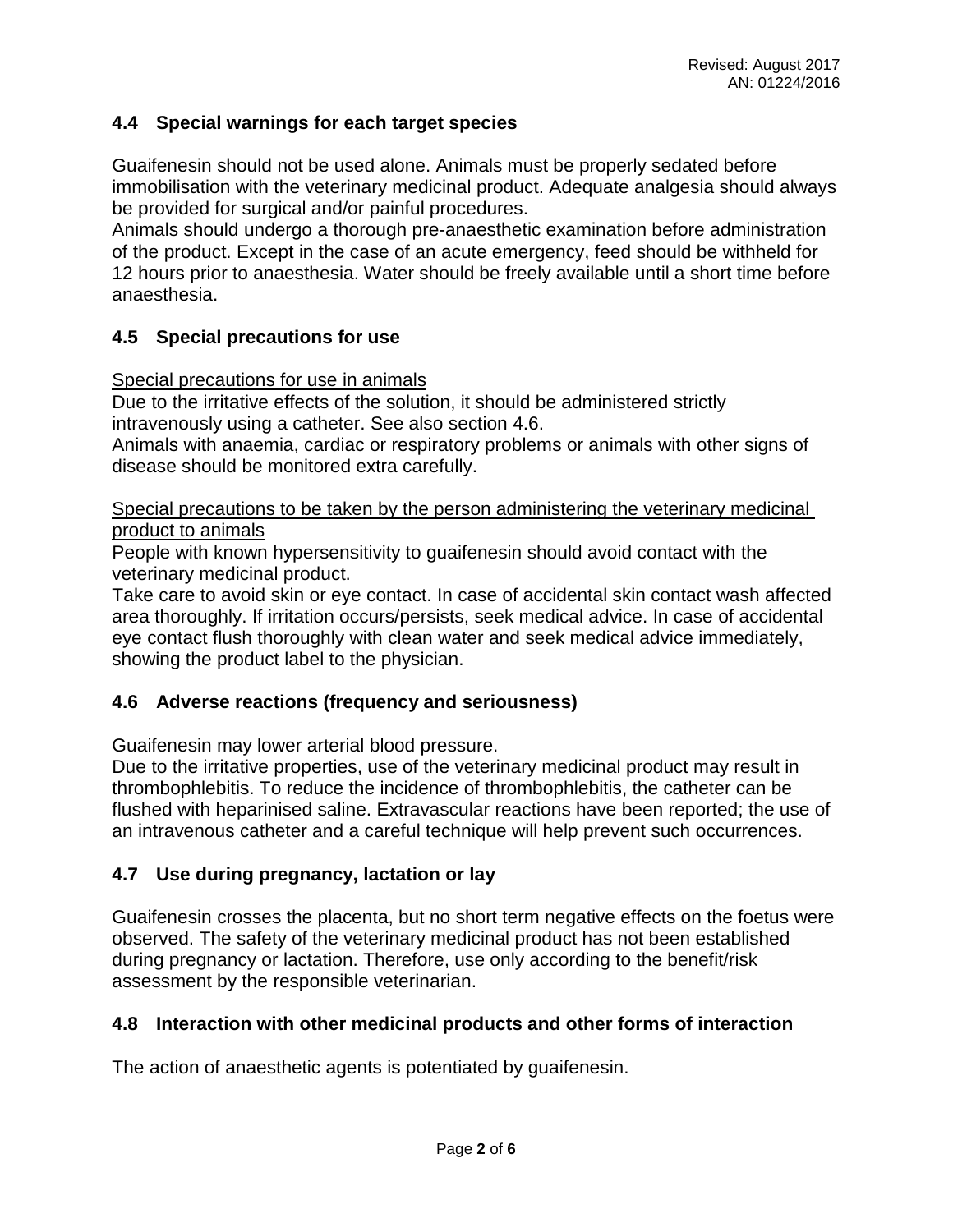### **4.9 Amounts to be administered and administration route**

For intravenous administration by catheter.

Dose: 100 mg guaifenesin per kg body weight per infusion, equivalent to 100 ml solution per 100 kg body weight.

Guaifenesin can be used in combination with different anaesthetics, as follows: Local anaesthetics for short procedures:

Once the horse is properly sedated, guaifenesin is administered by rapid infusion until the animal lies down. A local anaesthetic should be used for painful procedures. Additional guaifenesin can be infused when the horse is recumbent, if needed.

### General anaesthetics:

• *Induction and short term maintenance of anaesthesia:*

Pre-medication with an α-2 receptor agonist (e.g. xylazine, detomidine or romifidine) or acepromazine. If guaifenesin is to be administered with ketamine, pre-medication with one of the α-2 receptor agonists is recommended.

Guaifenesin is administered by rapid infusion until the animal begins to sway on its feet. At this stage either ketamine, thiopental or propofol is administered at a bolus dose. The duration of action of these combinations is variable depending on the animal and the other drugs administered. Surgical anaesthesia will be approximately 10-20 minutes duration and recumbency will be approximately 30-40 minutes duration.

• *Maintenance of anaesthesia for medium duration procedures:*

Guaifenesin, administered by continuous IV infusion (50-100 mg/kg) at an infusion rate of approximately 1 ml/kg/h, can be used as part of total intravenous anaesthesia (TIVA) in combination with other injectable anaesthetics for procedures lasting up to 1 hour.

• *Volatile anaesthetics:*

Guaifenesin can be used as an adjunct to balanced anaesthesia using volatile anaesthetics for longer procedures.

Guidance on anaesthetic protocols and doses of individual veterinary medicinal products can be found in veterinary textbooks and scientific literature. For safe use with other pharmaceuticals, reference must be made to the relevant product literature.

# **4.10 Overdose (symptoms, emergency procedures, antidotes), if necessary**

Doses greater than those needed to obtain recumbency may result in significant respiratory depression. Signs of overdose, e.g. extensor spasms, occur at approximately twice the therapeutic dose. The lethal dose is four times the recommended treatment dose.

### **4.11 Withdrawal period**

Not authorised for use in horses intended for human consumption.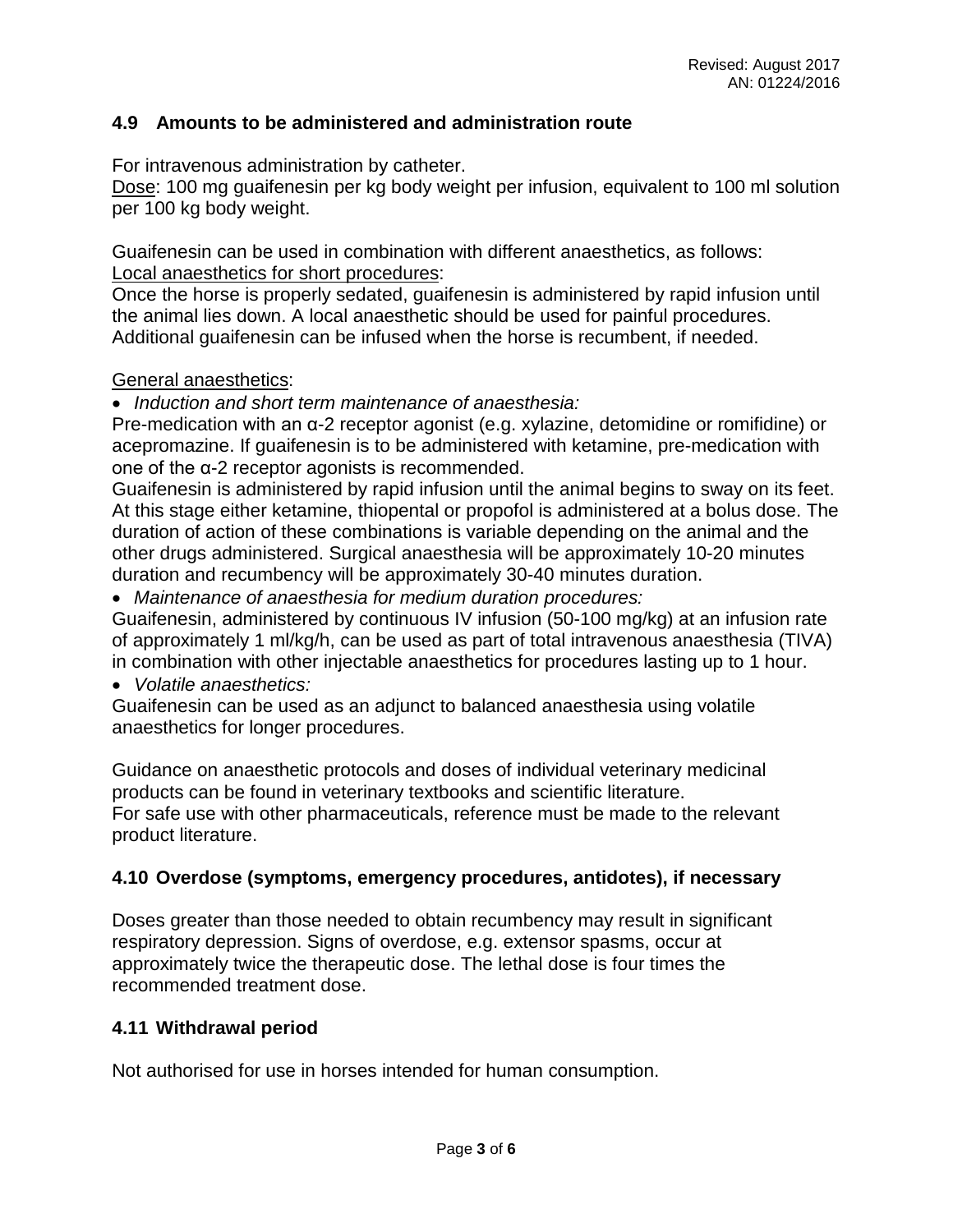# **5. PHARMACOLOGICAL PROPERTIES**

Pharmacotherapeutic group: Centrally acting muscle relaxant. ATCvet code: QM03BX90.

### **5.1 Pharmacodynamic properties**

Guaifenesin is a centrally acting muscle relaxant. It causes a selective, reversible relaxing of the skeletal muscles, without loss of consciousness. Guaifenesin selectively blocks nerve impulse transmission in the binding neurons of the spinal cord, brainstem and subcortical regions of the brain. Spinal monosynaptic pathways are unaffected by therapeutic dosages of guaifenesin.

Pharyngeal and laryngeal muscles relax, but when therapeutic doses are administered, no paralysis of the respiratory muscles (intercostal muscles and diaphragm) occurs. The effect on vital functions such as circulation and breathing is slight.

In addition to its muscle relaxing effect, guaifenesin also has a sedative effect. Guaifenesin has only limited analgesic properties. These effects are probably the result of guaifenesin acting on the extended medulla (formatio reticularis, among others) and subcortical regions of the brain. Due to the limited analgesic and sedative properties of guaifenesin (the animal retains full consciousness), animals must be properly sedated before immobilisation with guaifenesin.

### **5.2 Pharmacokinetic particulars**

In the case of ponies, a significant difference in half-life between female and male animals has been observed: 60 and 84 minutes respectively after parenteral administration.

In horses, half-life averaged between 75.7-79.2 minutes.

The substance is uniformly distributed over most tissues. Concentrations in the blood of the neonate were approximately 30% that of the mother immediately after birth.

The muscle relaxing effect starts on average within a few minutes.

The effect of guaifenesin lasts approximately 8-20 minutes. Animals stand again within 45 minutes after administration. The recovery period lengthens substantially after repeated administrations.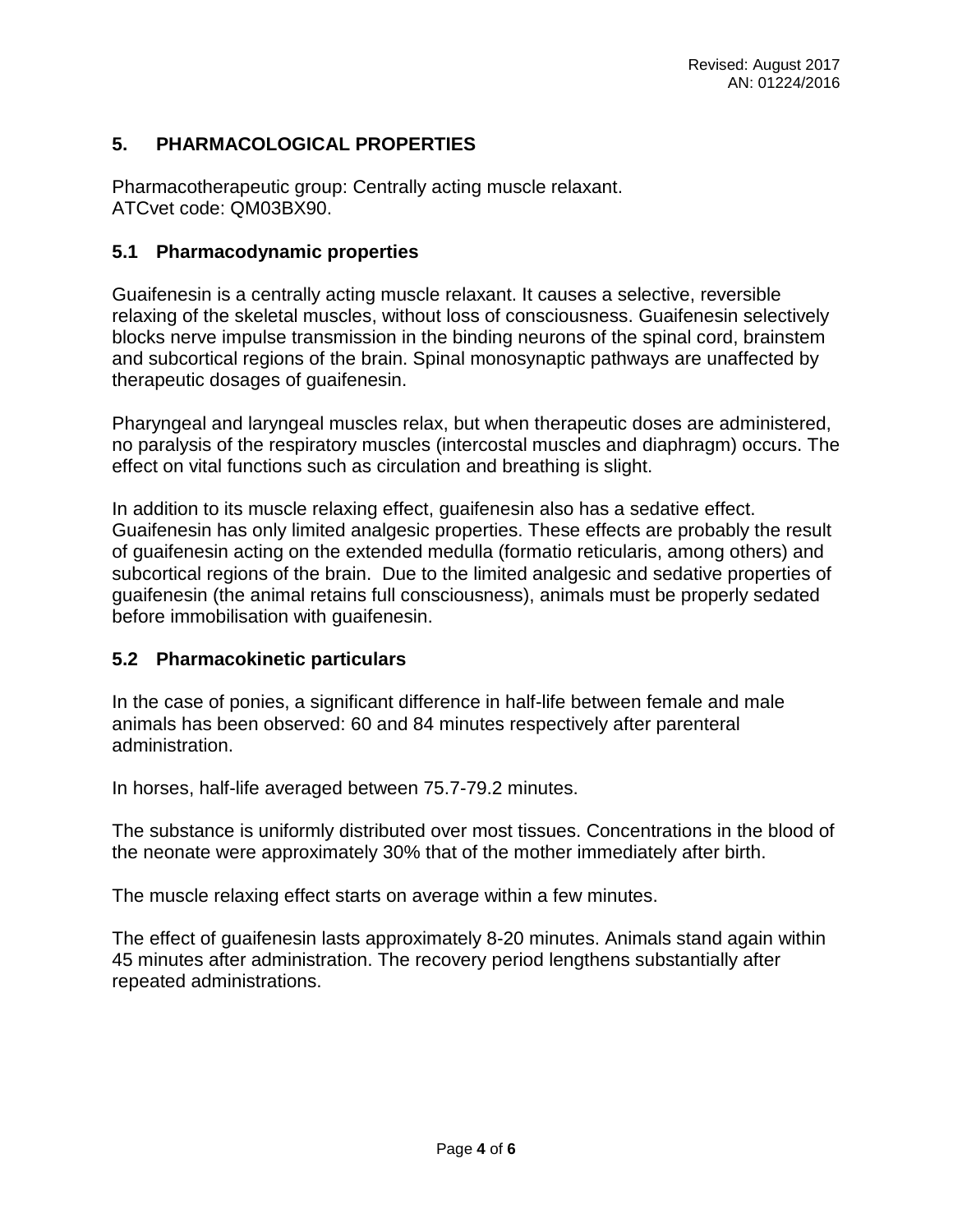# **6. PHARMACEUTICAL PARTICULARS**

# **6.1 List of excipients**

Glucose monohydrate N-methylpyrrolidone Water for injections Sodium hydroxide (for pH adjustment) Hydrochloric acid (for pH adjustment) **6.2 Incompatibilities**

Do not mix with any other veterinary medicinal product.

# **6.3 Shelf life**

Shelf life of the veterinary medicinal product as packaged for sale: 4 years. Shelf life after first opening the immediate packaging: Use immediately.

# **6.4 Special precautions for storage**

This veterinary medicinal product does not require any special storage conditions.

# **6.5 Nature and composition of immediate packaging**

500 ml polypropylene bottle with a bromobutyl rubber stop and aluminium cap.

## **6.6 Special precautions for the disposal of unused veterinary medicinal product or waste materials derived from the use of such products**

Any unused veterinary medicinal product or waste materials derived from such veterinary medicinal products should be disposed of in accordance with local requirements.